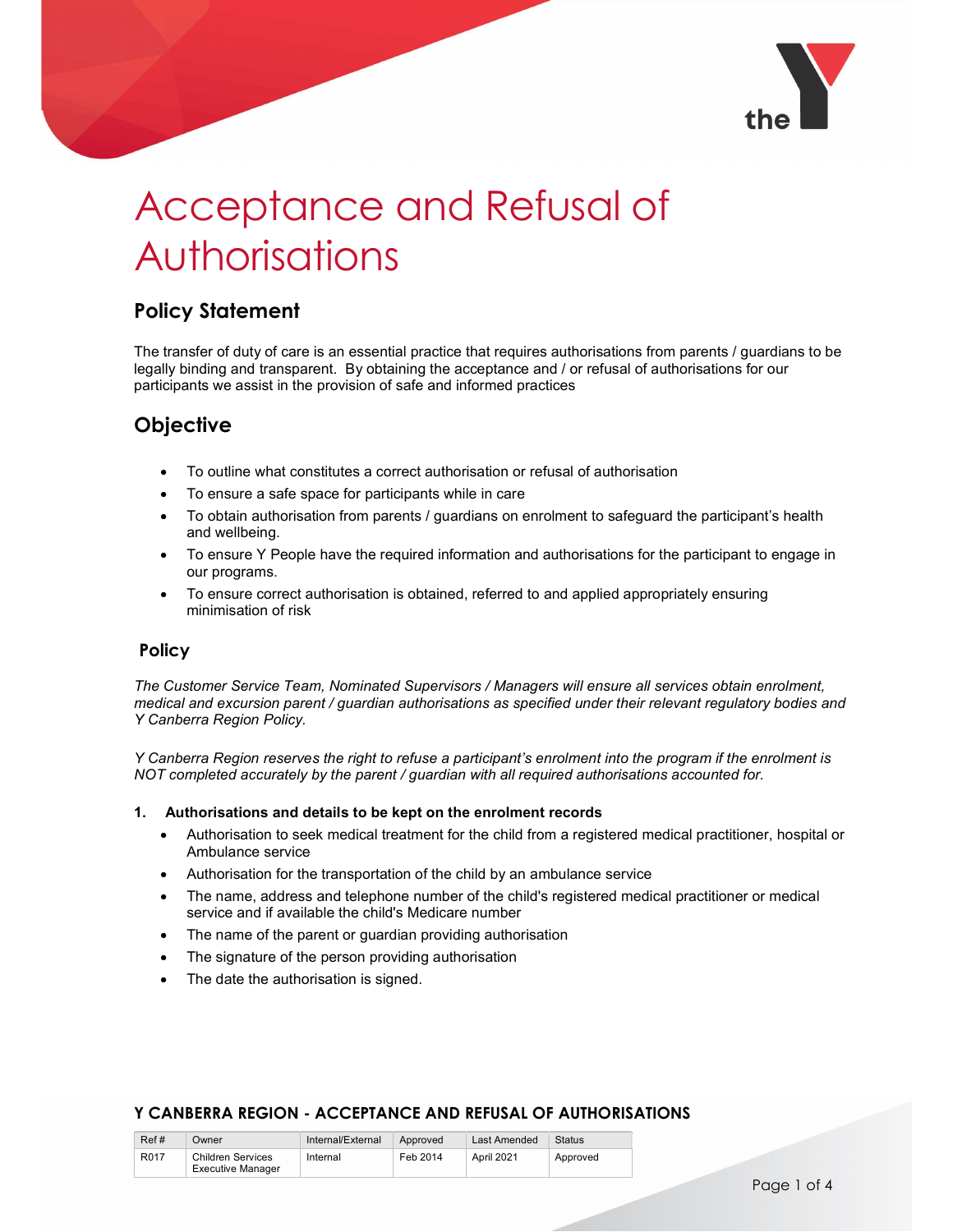

#### 2. Authorisations for medical management

- Authorisation for the consent to administer medical treatment e.g. first aid
- Authorisation to the consent to administer medication
- Authorisation to implement medical risk, communication and action plans
- Authorisation to implement Individual Behavioural Support Plans

Authorisation is NOT required when a participant needs emergency medical treatment e.g. asthma. Y People can administer medication without authorisation in these cases, provided they contact the parent/guardian as soon as practicable after the medication has been administered

#### 3. Authorisations for Excursions / Incursions / Regular Outings

If the excursion is a regular outing, the authorisation is only required annually i.e. at the time of enrolment.

Authorisation (Permission) Forms include:

- The name of the child
- The date of the excursion (unless the authorisation is for a regular outing, please specify details)
- A description of the proposed destination for the excursion
- The method of transport to be used
- The proposed activities to be undertaken by the child during the excursion
- The period the child will be away from the premises
- The anticipated number of children likely to be attending the excursion

#### 4. Authorisation to collect participants

Collection of children authorisations are included and authorised as part of the child's enrolment record.

Y People require the below information as authorisation to collect participants:

The name of the child

The name of the parent /guardian or the authorised nominee of the participant providing authorisation

- The name of the person/s authorised by the parent /guardian or authorised nominee recorded to collect the participant from the premises
- The relationship to the participant authorised to collect from the premises
- The signature of the person providing authorisation
- The period of authorisation, from and to
- The date the authorisation is signed.

When a person nominated other than a parent/guardian, or authorised collect person on the enrolment form is asked to collect a participant the parent/guardian or authorised nominee must:

- Provide verbal authorisation
- Have person collecting show photo identification
- follow up their verbal request with written authorisation via email

| Ref# | Jwner                    | Internal/External | Approved | Last Amended | Status   |
|------|--------------------------|-------------------|----------|--------------|----------|
| R017 | Children Services        | Internal          | Feb 2014 | April 2021   | Approved |
|      | <b>Executive Manager</b> |                   |          |              |          |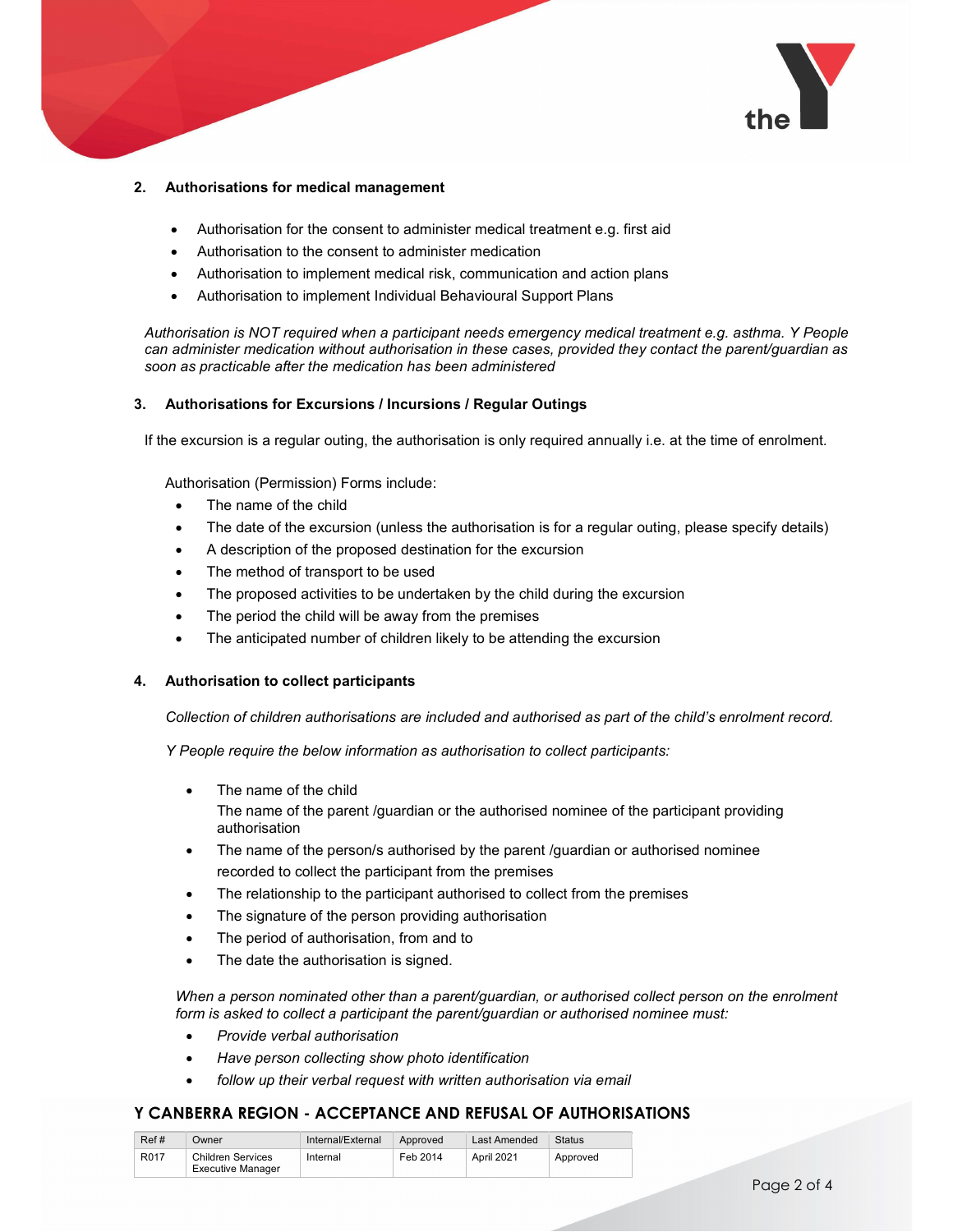

NOTE: A person under the age of 16 will not be permitted to collect a child from our services unless written authorisation has been granted from the services Executive Manager

## Related Policies and Procedures

Enrolment Policy Medication Administration Policy Medical Conditions Policy Medical Condition, Dietary, Behaviour Support Requirements Form Excursion, Incursion and Regular Outings Policy Excursion, Incursion and Regular Outings Permission form

## **Definitions**

Parent / Guardian - Parental responsibility is a term defined under section 61C of the Family Law Act 1975, which means "all the duties, powers, responsibilities and authority which, by law, parents have in relation to children". These can only be changed by a court order, parenting order or parenting plan.

Authorised Nominee – An authorised nominee means a person who has been given permission by a parent / guardian to collect the participant from the service. These persons are also authorised to consent to medical treatment of, or to authorise administration of medication to, the child in addition to being authorised to collect the participant from the premises if required.

Nominated Supervisor / Manager - The nominated supervisor / manager is the person with responsibility for the day to day management of the service. People who hold a signed Nominated Supervisor Consent form (NSO1) are eligible to be a nominated supervisor of a service (CS only).

| Department/ Area                         | <b>Role / Responsibility</b>                                                                                                                                       |
|------------------------------------------|--------------------------------------------------------------------------------------------------------------------------------------------------------------------|
| Nominated Supervisor /<br><b>Manager</b> | Is responsible for the development, monitoring, and review of the policy and<br>related systems, ensuring content meets all legislated authorisation requirements. |
| <b>Customer Service Team</b>             |                                                                                                                                                                    |
|                                          | To facilitate policy awareness to Y People on the appropriate implementation and<br>use of the policy.                                                             |
|                                          | Is responsible for addressing any instance of non-compliance with this policy- and<br>implementing strategies to help prevent non-compliance with this policy.     |
|                                          | Responsible for ensuring suitable resources and support systems to enable<br>compliance with this policy.                                                          |
|                                          | Drive the consultation process and provide leadership and advice on the<br>continuous improvement of the policy.                                                   |
| <b>Y</b> People                          | Responsible for meeting the requirements outlined in this Policy.                                                                                                  |
|                                          | Responsible for raising concerns or complaints in accordance with this Policy.                                                                                     |

## Roles and Responsibilities

| Ref# | Owner                    | Internal/External | Approved | Last Amended | Status   |
|------|--------------------------|-------------------|----------|--------------|----------|
| R017 | <b>Children Services</b> | Internal          | Feb 2014 | April 2021   | Approved |
|      | <b>Executive Manager</b> |                   |          |              |          |